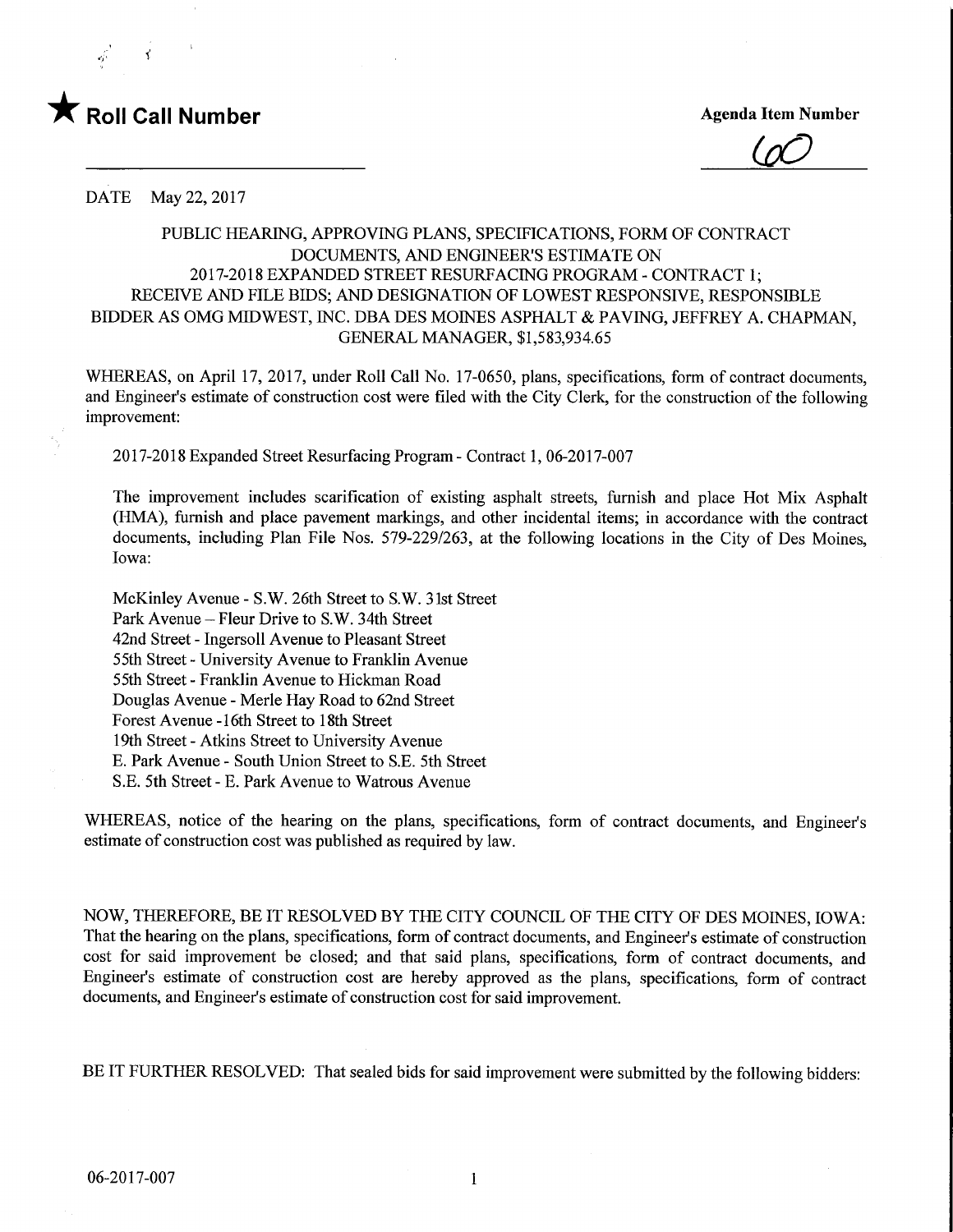

 $\varrho$ 

DATE May 22, 2017

OMG Midwest, Inc. dba Des Moines Ankeny, IA Asphalt & Paving Grimes Asphalt and Paving Des Moines, IA Corporation

which were received and opened at a public meeting presided over by the Engineer in the Shijiazhuang Room, 2nd Floor, City Administration Building, 400 E. Court Avenue, Des Moines, Iowa at 11:00 a.m. on May 9, 2017. Said bids and the attached tabulation of bids for said improvement be and are hereby received and filed.

BE IT FURTHER RESOLVED: That the Des Moines City Engineer, as the Engineer, has determined that the lowest responsive, responsible bid for the construction of said improvement was submitted by OMG Midwest, Inc. dba Des Moines Asphalt & Paving, Jeffrey A. Chapman, General Manager, 2401 SE Tones Drive, Ste. 13, Ankeny, IA, 50021 in the amount of \$1,583,934.65, and said bid be and the same is hereby accepted.

BE IT FURTHER RESOLVED: That the bid security of the unsuccessful bidders be and is hereby authorized and directed to be returned.

BE IT FURTHER RESOLVED: That the Engineer is hereby directed to secure execution by the lowest responsible, responsive Bidder and its surety of the contract documents in the form heretofore approved by this Council; that the Engineer is directed to thereafter present said contract documents to this Council for approval and authorization to the Mayor to sign; and that no contract shall be deemed to exist between the City of Des Moines and said Bidder until said contract has been executed by the Bidder, and shall have been approved by this Council and executed by the Mayor and attested to by the City Clerk.

BE IT FURTHER RESOLVED: That the City Council hereby authorizes the necessary road closures for the Project.

(City Council Communication Number  $\Box$   $\Box$   $\Box$   $\Box$  attached.)

Moved by \_ to ad°Pt-

FORM APPROVED: TUNDS AVAILABLE

 $\tilde{\mathbf{z}}$ 

Des Moines Finance Director

Kathleen Vanderpool Daniel E. Ritter<br>
Deputy City Attorney Des Moines Fin

Funding Source: 2017-2018 CIP, Page Street - 39, Special City-wide Street Improvements, ST217, Being: Gaming Monies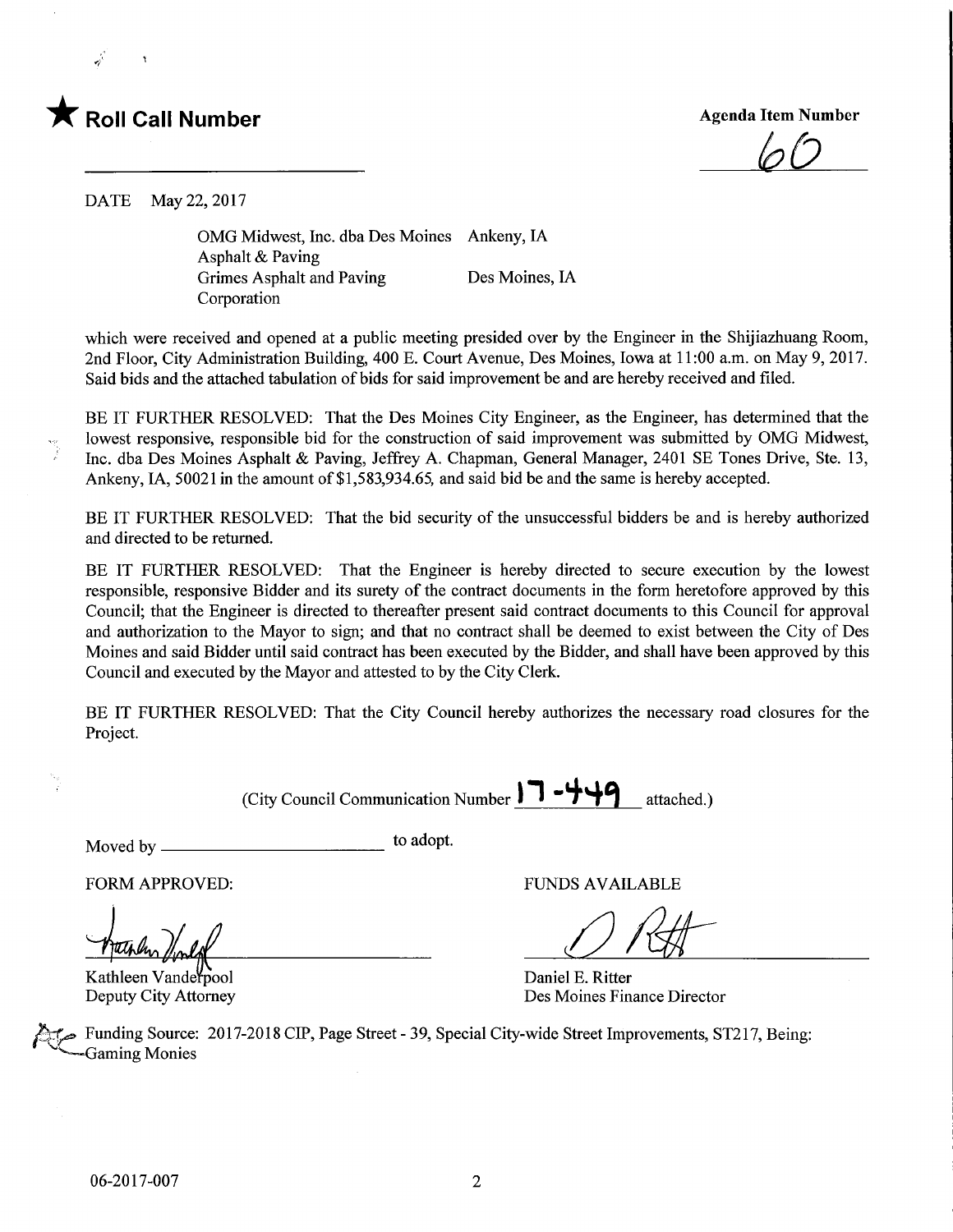

 $\frac{\delta}{\delta^2} = \frac{1}{\sqrt{2}}$ 

÷,

IpO

DATE May 22, 2017

| <b>COUNCIL ACTION</b> | <b>YEAS</b> | <b>NAYS</b> | <b>PASS</b> | <b>ABSENT</b>   | I, Diane Rauh, City Clerk of said City Council, hereby     |
|-----------------------|-------------|-------------|-------------|-----------------|------------------------------------------------------------|
| <b>COWNIE</b>         |             |             |             |                 | certify that at a meeting of the City Council, held on the |
| <b>COLEMAN</b>        |             |             |             |                 | above date, among other proceedings the above was          |
| <b>GATTO</b>          |             |             |             |                 | adopted.                                                   |
| <b>GRAY</b>           |             |             |             |                 |                                                            |
| <b>HENSLEY</b>        |             |             |             |                 | IN WITNESS WHEREOF, I have hereunto set my hand            |
| <b>MOORE</b>          |             |             |             |                 | and affixed my seal the day and year first above written.  |
| WESTERGAARD           |             |             |             |                 |                                                            |
| <b>TOTAL</b>          |             |             |             |                 |                                                            |
| <b>MOTION CARRIED</b> |             |             |             | <b>APPROVED</b> |                                                            |
|                       |             |             |             |                 |                                                            |
|                       |             |             |             |                 |                                                            |
|                       |             |             |             | Mayor           |                                                            |
|                       |             |             |             |                 | City Clerk                                                 |

 $\sim$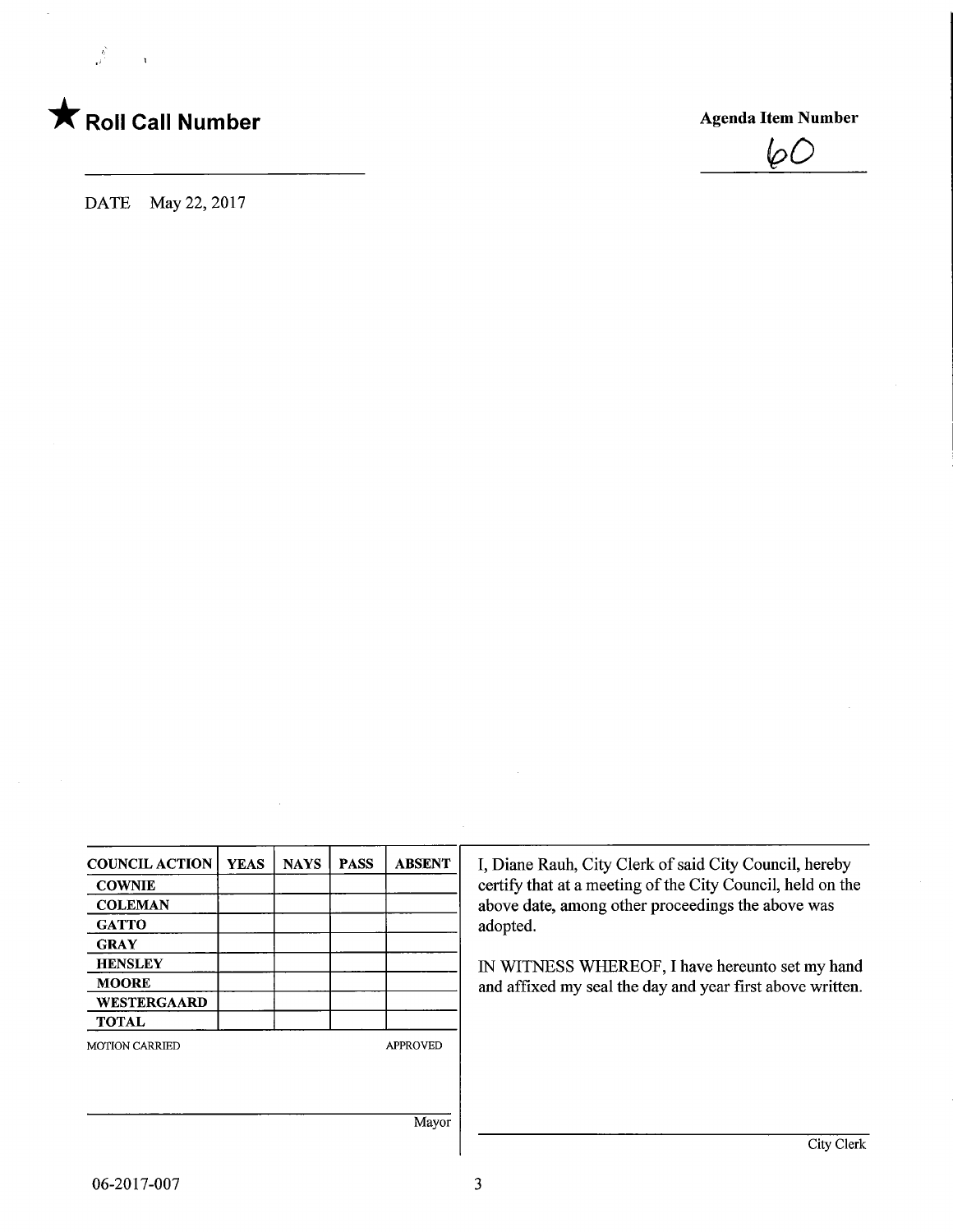|                                                                      | CITY OF DES MOINES, IOWA                                                                                                          |                  |                      |                          |                             |                          |                      |                          |                  |                                                                                                                |  |
|----------------------------------------------------------------------|-----------------------------------------------------------------------------------------------------------------------------------|------------------|----------------------|--------------------------|-----------------------------|--------------------------|----------------------|--------------------------|------------------|----------------------------------------------------------------------------------------------------------------|--|
|                                                                      |                                                                                                                                   |                  | BID DATE: 05/09/17   |                          | OMG MIDWEST, INC.           |                          |                      |                          |                  |                                                                                                                |  |
| APPROVED BY $R.Dz$ 6100<br>TABULATED BY: M. Becker<br>CHECKED BY: 22 |                                                                                                                                   |                  |                      | dba DES MOINES           |                             | <b>GRIMES ASPHALT</b>    |                      | CONTRACTOR               |                  |                                                                                                                |  |
|                                                                      |                                                                                                                                   |                  |                      |                          | <b>ASPHALT &amp; PAVING</b> |                          | AND PAVING CORP.     |                          |                  | <b>CITY</b>                                                                                                    |  |
|                                                                      |                                                                                                                                   |                  |                      |                          | ANKENY, IA                  |                          | DES MOINES, IA       |                          |                  |                                                                                                                |  |
|                                                                      | CONTRACTOR'S BID TABULATION<br>PROJECT: 2017-2018 Expanded Street Resurfacing Program - Contract 1                                |                  |                      |                          |                             | <b>BID SECURITY</b>      |                      | <b>BID SECURITY</b>      |                  | <b>BID SECURITY</b>                                                                                            |  |
|                                                                      |                                                                                                                                   |                  |                      |                          |                             |                          |                      |                          |                  |                                                                                                                |  |
|                                                                      |                                                                                                                                   |                  |                      |                          |                             | <b>BID PRICE</b>         |                      | <b>BID PRICE</b>         | <b>BID PRICE</b> |                                                                                                                |  |
|                                                                      |                                                                                                                                   |                  | <b>UNIT</b>          |                          | UNIT                        |                          | <b>UNIT</b>          |                          | UNIT             |                                                                                                                |  |
| <b>ITEM</b>                                                          | <b>DESCRIPTION</b>                                                                                                                | <b>QUANTITY</b>  | <b>PRICE</b>         | <b>AMOUNT</b>            | <b>PRICE</b>                | <b>AMOUNT</b>            | PRICE                | <b>AMOUNT</b>            | PRICE            | <b>AMOUNT</b>                                                                                                  |  |
| 0001                                                                 | New Stop Box Housing                                                                                                              | 2 EACH           | \$800.00             | \$1,600.00               | \$975.00                    | \$1,950.00               | \$700.00             | \$1,400.00               |                  |                                                                                                                |  |
| 0002                                                                 | New Stop Box Rod                                                                                                                  | 2 EACH           | \$800.00             | \$1,600.00               | \$975.00                    | \$1,950.00               | \$1,000.00           | \$2,000.00               |                  |                                                                                                                |  |
| 0003                                                                 | Remove & Replace SW-501 Intake                                                                                                    | 2 EACH           | \$5,000.00           | \$10,000.00              | \$4,900.00                  | \$9,800.00               | \$5,625.00           | \$11,250.00              |                  |                                                                                                                |  |
| 0004                                                                 | Remove & Replace SW-507 Intake                                                                                                    | 2 EACH           | \$7,500.00           | \$15,000.00              | \$7,300.00                  | \$14,600.00              | \$10,250.00          | \$20,500.00              |                  |                                                                                                                |  |
| 0005                                                                 | Manhole Adjustment, PCC Diamond                                                                                                   | 34 EACH          | \$2,000.00           | \$68,000.00              | \$2,000.00                  | \$68,000.00              | \$2,900.00           | \$98,600.00              |                  |                                                                                                                |  |
| 0006                                                                 | Intake Adjustment                                                                                                                 | 11 EACH          | \$1,000.00           | \$11,000.00              | \$1,750.00                  | \$19,250.00              | \$650.00             | \$7,150.00               |                  |                                                                                                                |  |
| 0007                                                                 | HMA ST Surface, 1/2" Mix, No Fric, PG 58-28H                                                                                      | 8900 TON         | \$90.00              | \$801,000.00             | \$87.00                     | \$774,300.00             | \$101.00             | \$898,900.00             |                  |                                                                                                                |  |
| 0008                                                                 | HMA HT Surface, 1/2" Mix, No Fric, PG 58-28H                                                                                      | 1225 TON         | \$100.00             | \$122,500.00             | \$87.00                     | \$106,575.00             | \$100.00             | \$122,500.00             |                  |                                                                                                                |  |
| 0009                                                                 | Driveway, Removal                                                                                                                 | 14 SY            | \$50.00              | \$700.00                 | \$61.00                     | \$854.00                 | \$70.00              | \$980.00                 |                  |                                                                                                                |  |
| 0010                                                                 | Sidewalk, 4" Class 'B', Remove and Replace                                                                                        | 100 SY           | \$75.00              | \$7,500.00               | \$86.75                     | \$8,675.00               | \$145.00             | \$14,500.00              |                  |                                                                                                                |  |
| 0011                                                                 | Sidewalk, Through Driveways, 6" PCC, Remove and Replace                                                                           | 10 SY            | \$85,00              | \$850.00                 | \$92.00                     | \$920.00                 | \$175.00             | \$1,750.00               |                  |                                                                                                                |  |
| 0012                                                                 | Sidewalk, ADA Compliant Ramp, 6" PCC, Remove and Replace                                                                          | 292 SY           | \$100.00             | \$29,200,00              | \$92.00                     | \$26,864.00              | \$134.00             | \$39,128,00              |                  |                                                                                                                |  |
| 0013                                                                 | Detectable Warnings - Cast Iron                                                                                                   | 328 SF           | \$50.00              | \$16,400.00              | \$51.00                     | \$16,728.00              | \$44.00              | \$14,432.00              |                  |                                                                                                                |  |
| 0014                                                                 | Remove & Replace Curb and Gutter                                                                                                  | 68 LF            | \$100.00             | \$6,800.00               | \$61.25                     | \$4,165.00               | \$102.00             | \$6,936.00               |                  |                                                                                                                |  |
| 0015                                                                 | Saw Concrete - Full Depth                                                                                                         | 560 LF           | \$5.00               | \$2,800.00               | \$3.10                      | \$1,736.00               | \$5.00               | \$2,800.00               |                  |                                                                                                                |  |
| 0016                                                                 | Saw Curb - Horizontal                                                                                                             | 10 LF            | \$25.00              | \$250.00                 | \$3.10                      | \$31.00                  | \$25.00              | \$250.00                 |                  |                                                                                                                |  |
| 0017                                                                 | Driveway, 6" PCC                                                                                                                  | 14 SY            | \$80.00              | \$1,120.00               | \$81.75                     | \$1,144.50               | \$202.00             | \$2,828.00               |                  |                                                                                                                |  |
| 0018                                                                 | Patch, Full Depth PCC                                                                                                             | 75 SY            | \$125.00             | \$9,375.00               | \$127.55                    | \$9,566.25               | \$170,00             | \$12,750.00              |                  |                                                                                                                |  |
| 0019                                                                 | Patch, Full Depth HMA                                                                                                             | 75 SY            | \$75.00              | \$5,625,00               | \$75.00                     | \$5,625.00               | \$125.00             | \$9,375.00               |                  |                                                                                                                |  |
| 0020                                                                 | Subbase Over-excavation                                                                                                           | <b>50 TON</b>    | \$100.00             | \$5,000.00               | \$50.00                     | \$2,500.00               | \$62,50              | \$3,125.00               |                  |                                                                                                                |  |
| 0021                                                                 | Pavement Scarification                                                                                                            | 66400 SY         | \$3.50               | \$232,400.00             | \$3.50                      | \$232,400.00             | \$5.75               | \$381,800.00             |                  |                                                                                                                |  |
| 0022                                                                 | Loop Detector, Replacement, 6' by 8'                                                                                              | 6 EACH           | \$1,000.00           | \$6,000.00               | \$1,015.00                  | \$6,090,00               | \$1,250.00           | \$7,500.00               |                  |                                                                                                                |  |
| 0023                                                                 | Loop Detector, Replacement, 6' by 20'                                                                                             | 11 EACH          | \$1,500.00           | \$16,500.00              | \$1,118.00                  | \$12,298.00              | \$1,400.00           | \$15,400.00              |                  |                                                                                                                |  |
| 0024                                                                 | Major Handhole Adjustment, Type I Precast Concrete Handhole                                                                       | 1 EACH           | \$1,400.00           | \$1,400.00               | \$1,020.00                  | \$1,020.00               | \$1,250.00           | \$1,250.00               |                  |                                                                                                                |  |
| 0025<br>0026                                                         | Major Handhole Adjustment, Type II, III, or IV Polymer Concrete Handhole<br>Painted Pavement Marking, Waterborne or Solvent based | 1 EACH           | \$1,800.00           | \$1,800.00               | \$2,040.00                  | \$2,040.00               | \$2,500.00           | \$2,500.00               |                  |                                                                                                                |  |
| 0027                                                                 | Durable Pavement Markings, Epoxy                                                                                                  | 200 STA          | \$100.00             | \$20,000.00              | \$66.35                     | \$13,270.00              | \$82.00              | \$16,400.00              |                  |                                                                                                                |  |
| 0028                                                                 |                                                                                                                                   | 31 STA<br>81 STA | \$150.00             | \$4,650.00               | \$331,65                    | \$10,281.15              | \$407.00             | \$12,617.00              |                  |                                                                                                                |  |
| 0029                                                                 | Inlay Tape Marking, Profile Marking Tape<br>Permanent Tape Marking, Profile Pavement Marking Tape                                 | 4.5 STA          | \$650.00<br>\$500.00 | \$52,650.00              | \$586.75                    | \$47,526.75              | \$720.00             | \$58,320.00              |                  |                                                                                                                |  |
| 0030                                                                 | Painted Symbols and Legend, Waterborne or Solvent based                                                                           | 15 EACH          | \$200.00             | \$2,250.00<br>\$3,000.00 | \$410.00<br>\$117.50        | \$1,845.00<br>\$1,762.50 | \$500.00<br>\$150,00 | \$2,250.00<br>\$2,250.00 |                  |                                                                                                                |  |
| 0031                                                                 | Inlay Symbol & Legend, Intersection Marking Tape                                                                                  | 12 EACH          | \$500.00             | \$6,000.00               | \$410.00                    | \$4,920.00               | \$500.00             | \$6,000.00               |                  |                                                                                                                |  |
| 0032                                                                 | Pre-Cut Symbol and Legend, Intersection Marking Tape                                                                              | 1 EACH           | \$500.00             | \$500.00                 | \$375.00                    | \$375.00                 | \$450.00             | \$450.00                 |                  |                                                                                                                |  |
| 0033                                                                 | Grooves Cut for Pavement Markings                                                                                                 | 35.5 STA         | \$150.00             | \$5,325.00               | \$205.00                    | \$7,277.50               | \$250.00             | \$8,875.00               |                  |                                                                                                                |  |
| 0034                                                                 | Grooves Cut for Symbols and Legends                                                                                               | 1 EACH           | \$150.00             | \$150.00                 | \$255.00                    | \$255.00                 | \$313.00             | \$313.00                 |                  |                                                                                                                |  |
|                                                                      |                                                                                                                                   |                  |                      |                          |                             |                          |                      |                          |                  | $\mathcal{D}% _{T}=\mathcal{D}_{T}\!\left( a,b\right) ,\ \mathcal{D}_{T}=\mathcal{D}_{T}\!\left( a,b\right) ,$ |  |

Activity ID 06-2017-007

 $\sim 100$ 

DEPARTMENT OF ENGINEERING

 $\mathbf{q}_\perp$ 

 $\bigcirc$ 

 $\mathcal{L}^{\pm}$ 

 $\mathbf{A}_\mathrm{c}$ 

 $\sigma$